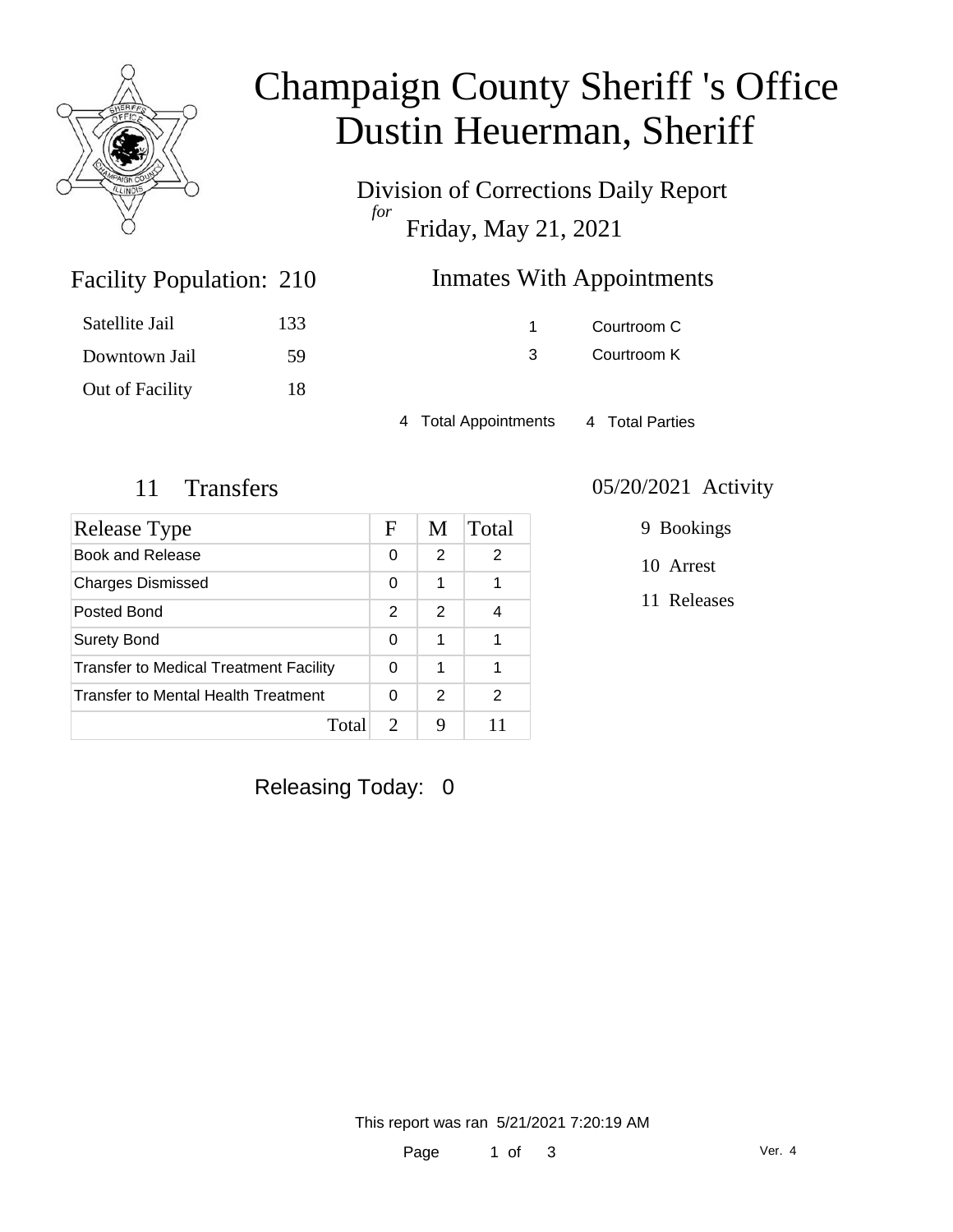

# Champaign County Sheriff 's Office Dustin Heuerman, Sheriff

Division of Corrections Daily Report *for* Friday, May 21, 2021

#### Custody Status Count

- Civil Sentenced IDOC 1
- Electronic Home Dentention 17
	- Felony Arraignment 1
	- Felony Pre-Sentence 7
	- Felony Pre-Sentence DUI 1
		- Felony Pre-Trial 119
		- Felony Pre-Trial DUI 1
	- Felony Sentenced CCSO 4
	- Felony Sentenced IDOC 36
	- Felony Sentenced Other 1
		- Hold Other 2
		- Hold Sentenced IDOC 2
			- Misdemeanor Other 1
		- Misdemeanor Pre-Trial 6
			- Petition to Revoke 4
			- Remanded to DHS 5
				- Traffic Pre-Trial 1
	- Traffic Sentenced CCSO 1
		- Total 210